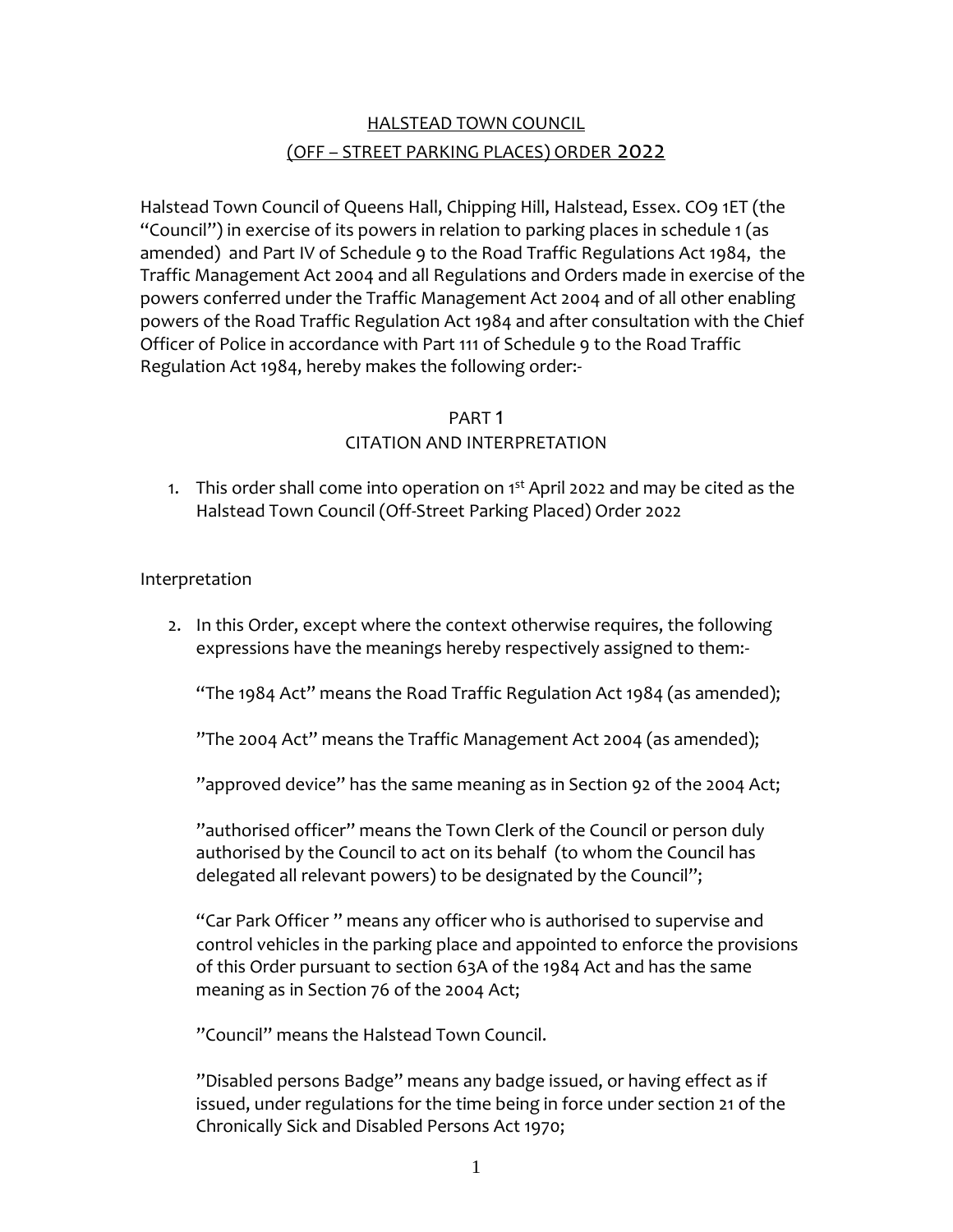"driver" means the person driving the vehicle at the time it was left in that parking place or parking bay or in the case of a trailer means the person who was driving the vehicle which towed the trailer into the parking place at the time it entered the parking place;

"enforcement authority" has the same meaning as in Paragraph 8 of Part 2 of Schedule 8 of the 2004 Act and is Halstead Town Council in the case of this Order;

"enactment" means any enactment, whether public, general or local and includes any order, byelaw, rule, regulation, scheme or other instrument having effect by virtue of an enactment and any reference in this Order to any enactment shall be construed as a reference to that enactment as amended, applied, consolidated, re-enacted by or as having effect by virtue of any subsequent enactment;

"machines" means a device approved in accordance with section 35(3) of the 1984 Act and the provisions of Section 47(5) of the 1984 Act shall apply in respect of such device;

"motor car" means a mechanically propelled vehicle not being a motor cycle or a disabled persons vehicle which is constructed itself to carry a load or passengers and the weight of which is unladen does not exceed two tons;

"motorcycle" has the same meaning as in Section 136 of the 1984 Act;

"owner" has the same meaning as in Section 92 f the 2004 Act;

"parking bay" means an area within a parking place marked out for the leaving of a vehicle;

"parking contravention" has the same meaning as in Part 1 of Schedule 7 of the 2004 Act:

"parking disc" has the same meaning as in the Local Authorities Traffic Orders (Exemption for Disabled Persons) (England) Regulations 2007;

"parking place" means any area of land specified by name in Column 1 of Schedules 1, to this Order provided by the Council under Section 32(1) or by agreement under Section 33 of the 1984 Act for use as a parking place;

"penalty charge" has the same meaning as in Section 92 of the 2004 Act and set at a level in accordance with Band 2 in the regulations for the time being in force under Section 77 and Schedule 9 of the 2004 Act as published from time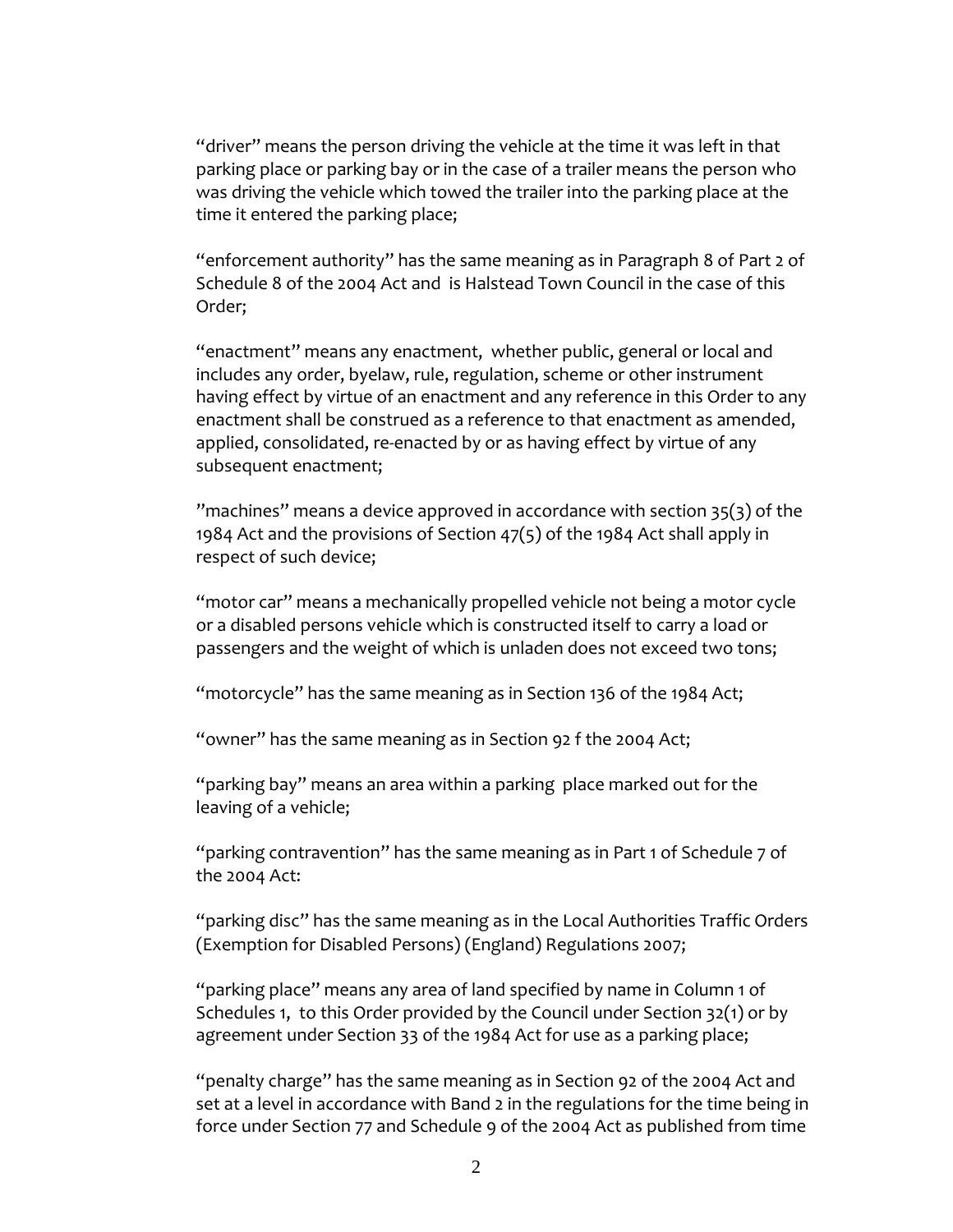to time and is an additional amount payable regardless of the period for which the vehicle is left;

"penalty charge notice" means a notice described in Section 78 of the 2004 Act having effect as if issued or served by a Civil; Enforcement Officer or posted by the enforcement authority under any regulations for the time being in force under Section 78 of the 2004 Act.;

"permit" means a permit issued under the provision of Article 6;

"permit holder" means a person to whom a permit has been issued under the provision of Article 6 of this Order;

"relevant position" means

- (i) in the case of a disabled persons badge:
	- a) the disabled person's badge is exhibited on the dashboard or facia of the vehicle or
	- b) where the vehicle is not fitted with a dashboard or facia, the disabled persons badge is exhibited in a conspicuous position on the vehicle

so that the side of the disabled persons badge onto which the expiry details serial number and other details confirming the validity thereof are printed is fully and clearly legible from the outside of the vehicle, and

- ii) in the case of a parking ticket or permit:
	- a) the parking ticket/permit is exhibited on the dashboard or facia of the vehicle, or
	- b) where the vehicle does not have a dashboard or facia, the parking ticket/permit is exhibited in a conspicuous position on the vehicle,

so that when marked to show the time during which a period of waiting began, that period is clearly legible from the outside of the vehicle, and

- (ii) in the case of any parking ticket issued on payment of the parking charge or season ticket or permit the parking ticket, season ticket or permit shall be attached to the vehicle in respect of which it was issued
- a) in the case of two-wheeled motor cycle having a side car attached thereto in a conspicuous position of the near side of the vehicle in front of the driving seat ; or
- b) in the case of any other vehicle
	- (i) where the vehicle is fitted with a front glass windscreen extending across the vehicle to the nearside, facing forwards on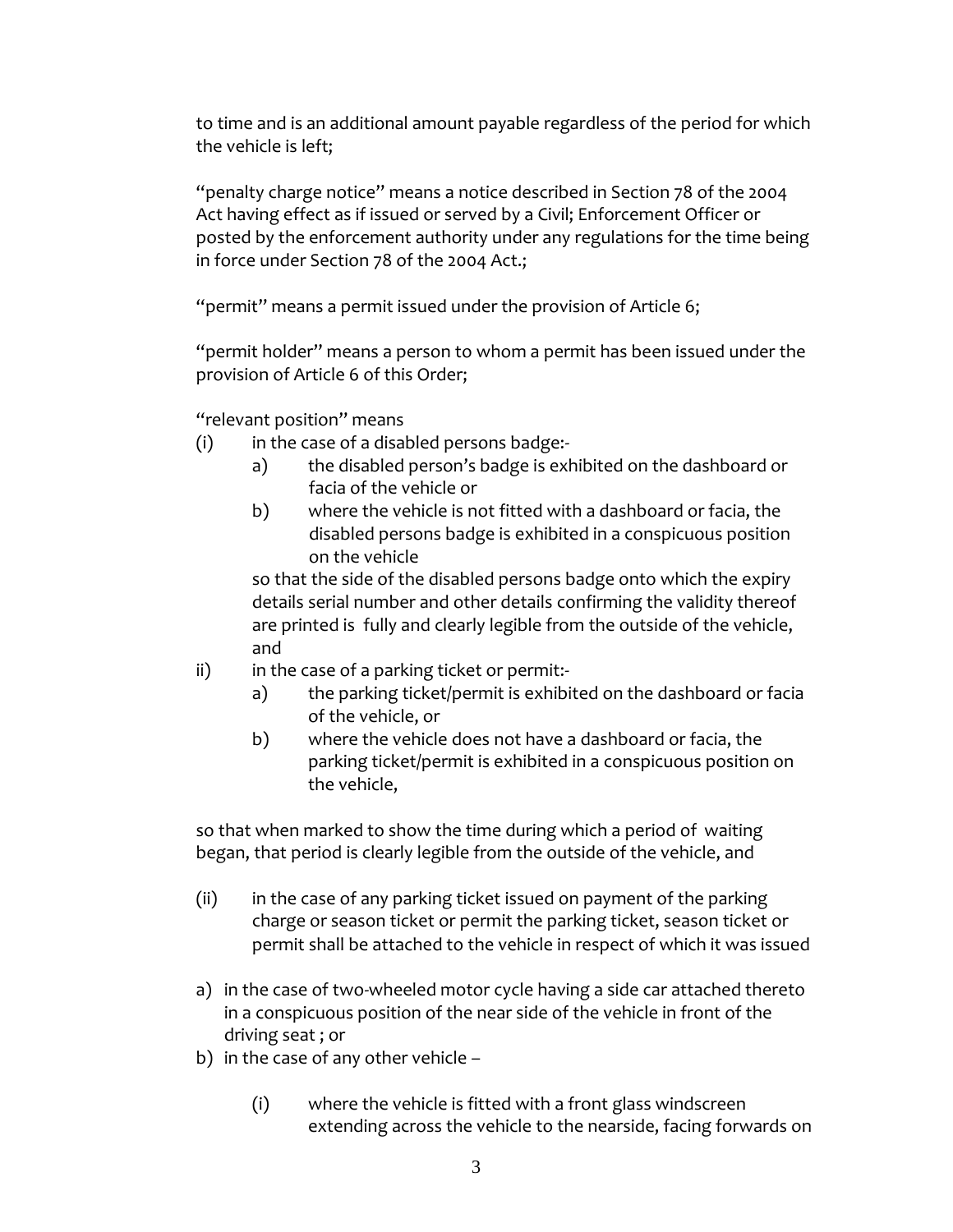the near side of the glass of such windscreen behind the glass; or

(ii) where the vehicle is not fitted with a front glass windscreen on the near side of the vehicle

so that all the details shown on the side of the said parking ticket, season ticket or permit onto which the expiry details serial number and other details confirming the validity thereof are printed is fully and clearly legible to a person standing at the near side of the vehicle provided that the foregoing need not apply in the case of a valid virtual permit where available;

"season ticket" means a pre-paid permit issued to a person pursuant to Article 6 for the parking of a specified vehicle in a specified Parking place or placed for a specified date or dates without the requirement to make a payment or obtain a parking ticket during the time for which the season ticket is valid improper use of which will render the same void;

"trailer" means a trailer within the meaning of Section 136(1) of the 1984 Act and shall include a caravan and a boat;

"vehicle" means a mechanically propelled vehicle intended or adapted for use on roads (motor vehicle as defined in Section 136(1) of the 1984 Act) and a vehicle drawn by a motor vehicle (trailer as defined in Section 136(1) of the 1984 Act);

- 3. Except where otherwise stated, any reference in this Order to a numbered Article or Schedule is a reference to the Article or Schedule bearing that number in this Order.
- 4. Save where the contrary is indicated, any reference in this Order to:-
	- (a) This Order or another Order shall be construed as such a reference to this Order or, as the case may be, such other Order, as the same may have been or may from time to time be amended, varied or supplemented;
	- (b) A Statute or Regulation shall be construed as reference to such Statute or Regulations as the same may have been, or may from time to time be amended or re-enacted.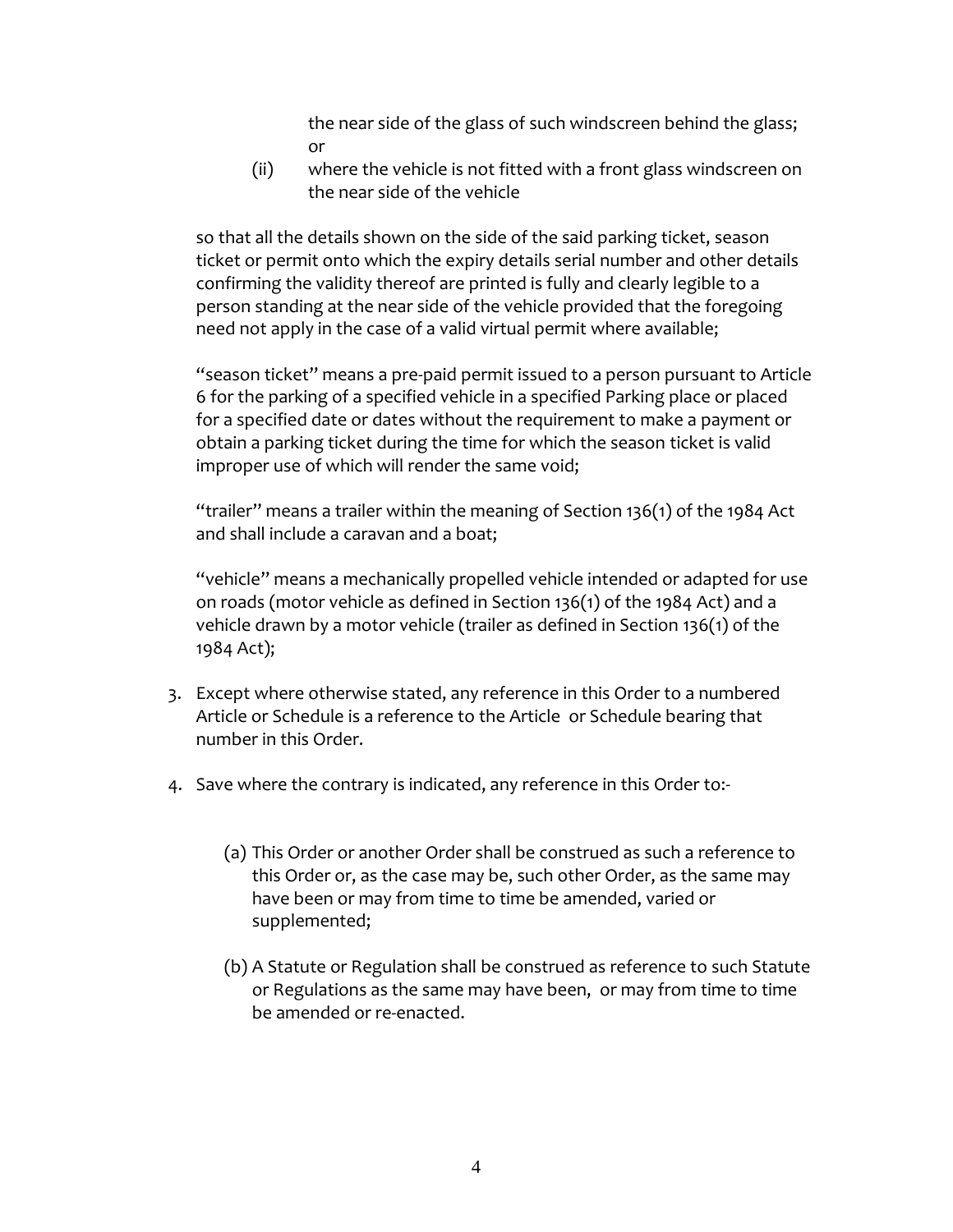# PART II OFF STREET PARKING PLACES

5. Each area of land specified in Column 1 of Schedule 1, shown on the plans to this Order may be used, subject to the following provisions of this Order, as a parking place for such classes of vehicles, in such position and on such days and during such hours and on payment of such charges as are specified in relation to that area in the said Schedule, provided that the driver of a vehicle shall not permit that vehicle to wait in a parking place unless the vehicle is licensed in pursuance of the provision of the Vehicle Excise and Registration Act 1994 and unless there is in relation to the use of the vehicle by the driver such a policy of insurance as complies with the requirements of Part VI of the Road Traffic Act 1988.

The driver of a vehicle shall comply with any instruction given by a sign or surface marking authorised to be placed by the Council except that an authorised officer may authorise or require the driver of any vehicle to take any action other than that specified.

- 6. (1) The driver of a vehicle upon entering a parking place and having parked in an empty parking place within the charging hours specified in Column 5 of Scheduled 1, to this Order shall purchase a virtual permit or take a ticket or tickets from the machine by the insertion of coins of the appropriate denomination in accordance with the scale of charges specified in Column 7 of Schedules1 to this Order. Provided that no charge shall be payable by the driver of a vehicle left in that parking place who exhibits a valid unexpired permit issued in respect of that vehicle in accordance with the provisions of paragraphs 2(a) and 2(b) of this Article.
	- (2) (a) Subject to the discretion of the Council the owner of a vehicle may apply to the Council to purchase a permit in respect of that vehicle to park in a parking bay at particular parking places at a charge specified in Schedule 1, of this order.

(b) Subject to the discretion of the Council, it may issue to its employees, or authorised officers a permit for use

(3) The driver of a vehicle leaving a vehicle in a parking bay during the charging hours specified shall display or attach the ticket or parking disc or parking permit referred to in paragraph 1 of this Article in the relevant position.

A vehicle shall not be left in a parking bay if it does not display an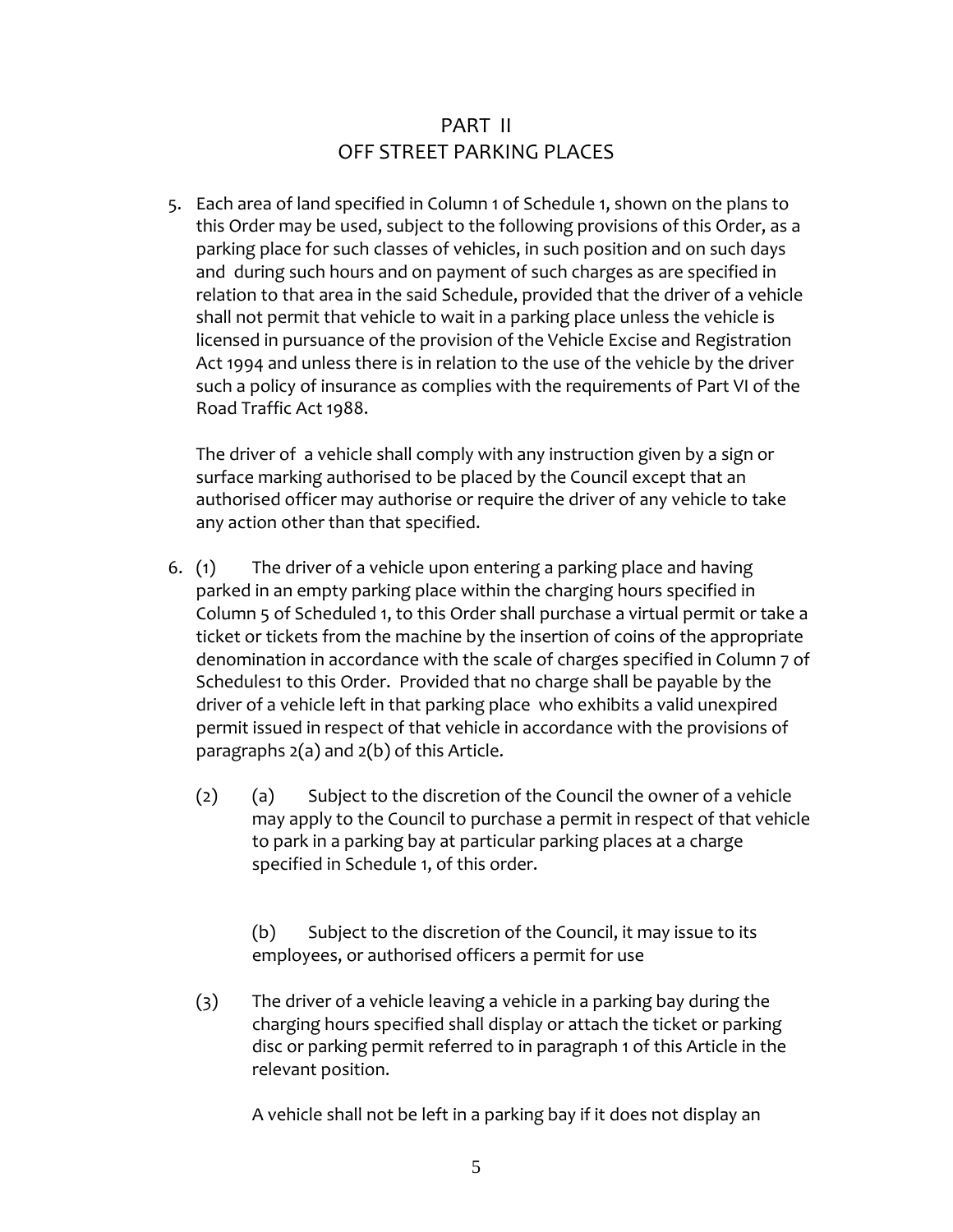unexpired ticket, tickets or permit or displays an expired ticket, or permit.

- (4) The driver shall on leaving the vehicle in the parking place purchase a parking ticket or virtual permit or obtain a parking permit in accordance with Article 6(1) and (3) of this order
- 7. Article 6 of this order shall apply to all drivers including in respect of a disabled person's vehicle on which a disabled person's badge is displayed in the relevant position
- 8. Where a parking disc, parking permit, parking ticket has been displayed or affixed to a vehicle in the relevant position in accordance with the provision of the preceding Article, no person shall remove the disc, permit, ticket or tickets while the said vehicle remains at the parking place.
- 9. No person shall knowingly exhibit on any vehicle any parking disc, parking permit or parking ticket or tickets which have been altered, defaced, mutilated or added to or upon which the figures or particulars have become illegible.
- 10. Permits issued under this Order shall not be transferable from one vehicle to another without the prior approval of the Council and any vehicle exhibiting a permit indicating a registration mark issued pursuant to the Vehicle Excise and Regulation Act 1994 other than that borne by the vehicle on which the said permit is exhibited, shall be deemed not to be exhibiting a valid unexpired permit.
- 11. The council will issue a new permit in place of a permit which may be destroyed, lost, altered, defaced, mutilated or added to or upon which the figures or particulars have become illegible, on payment of a fee paid to the Council, subject always to the Council being satisfied as to the reasons for replacement, the cost to be subject to a reasonable administrative charge determined by the Council from time to time.

Use of parking bays/parking places

- 12. No person shall leave a vehicle in a parking place unless it has been left within the markings of a single parking bay and no person shall use a parking bay so as to be or cause or permit a nuisance.
- 13. No person shall park a vehicle in a parking bay in the parking place which has been specifically reserved for use by disabled drivers unless that vehicle has a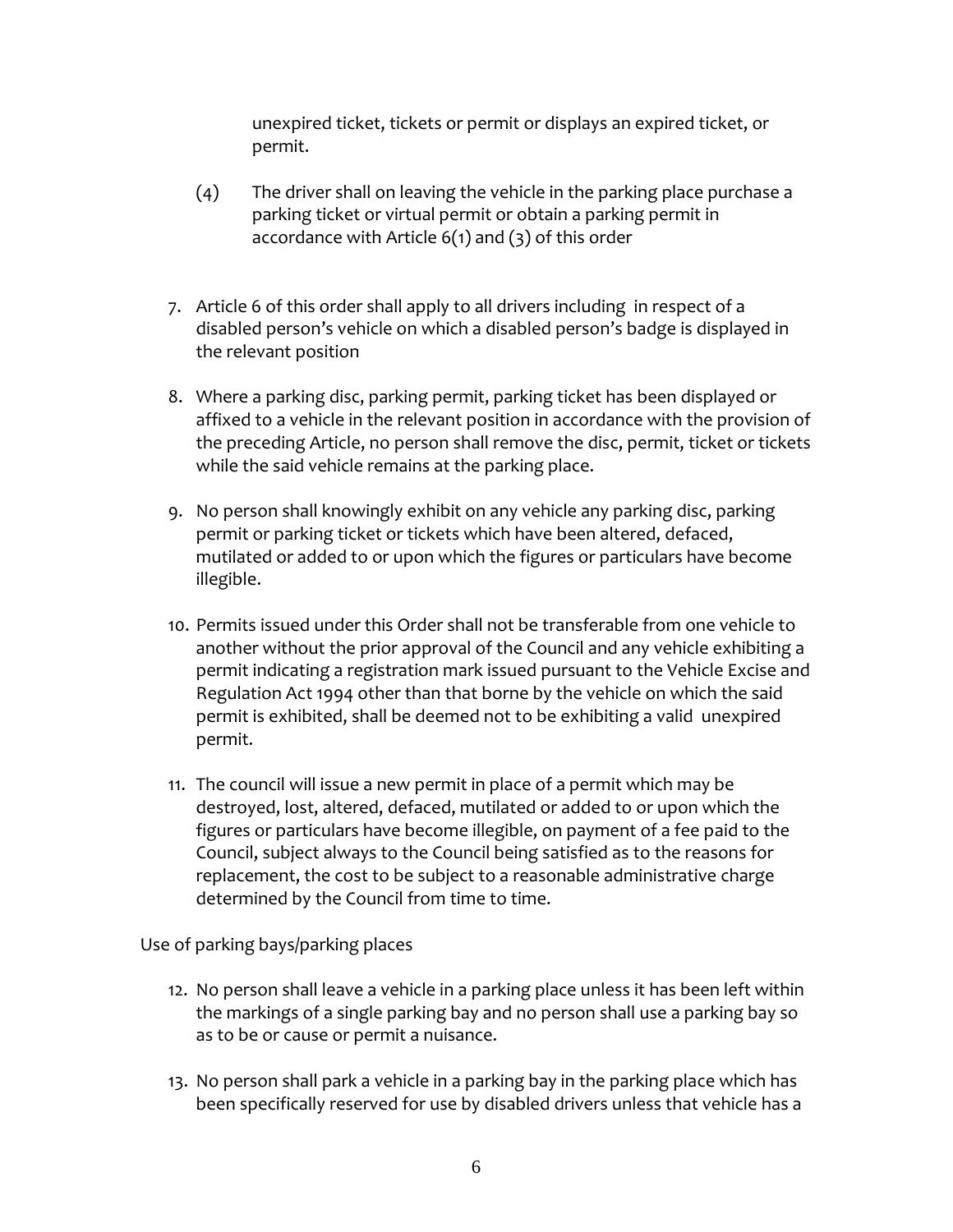valid disabled person's badge and disc displayed in the relevant position.

- 14. No person shall without the written consent of the Council or an authorised officer use a vehicle, while it is in a parking place or parking bay, in connection with the selling or offering for hire of his skill or services.
- 15. No person shall, except with the permission of the Council or an authorised officer drive any vehicle in a parking place other than for the purpose of leaving that vehicle in the parking place in accordance with the provisions of this Order or for the purpose of departing from the parking place.
- 16. No person shall use any park or a parking place, parking bay or any vehicle left in a parking place or parking bay:
	- (a) for sleeping or camping purposes;
	- (b) For cooking purposes; or
	- (c) For the purpose of repairing, servicing or washing any vehicle part thereof other than is reasonably necessary to enable that vehicle to depart from the parking place or parking bay.
- 17. No vehicle shall use a parking place as a means of passage to proceed from one road to either the same road or another road unless the vehicle has in the meantime been properly parked therein and the appropriate fee paid
- 18. In a parking place or parking bay no person shall:
	- (a) erect or permit to be erected any tent, booth, stand, building or other structure without the written consent of the Council;
	- (b) light or cause or permit to be lit any fire or heating devise.
- 19. The driver of a vehicle shall not cause it to exceed 10 mph or any other authorised maximum speed shown on official signage or markings when it is being driven within the parking place.
- 20. Where in a parking place signs are erected or surface markings are laid for the purpose of:
	- (a) indicating the entrance to or exit from the parking place; or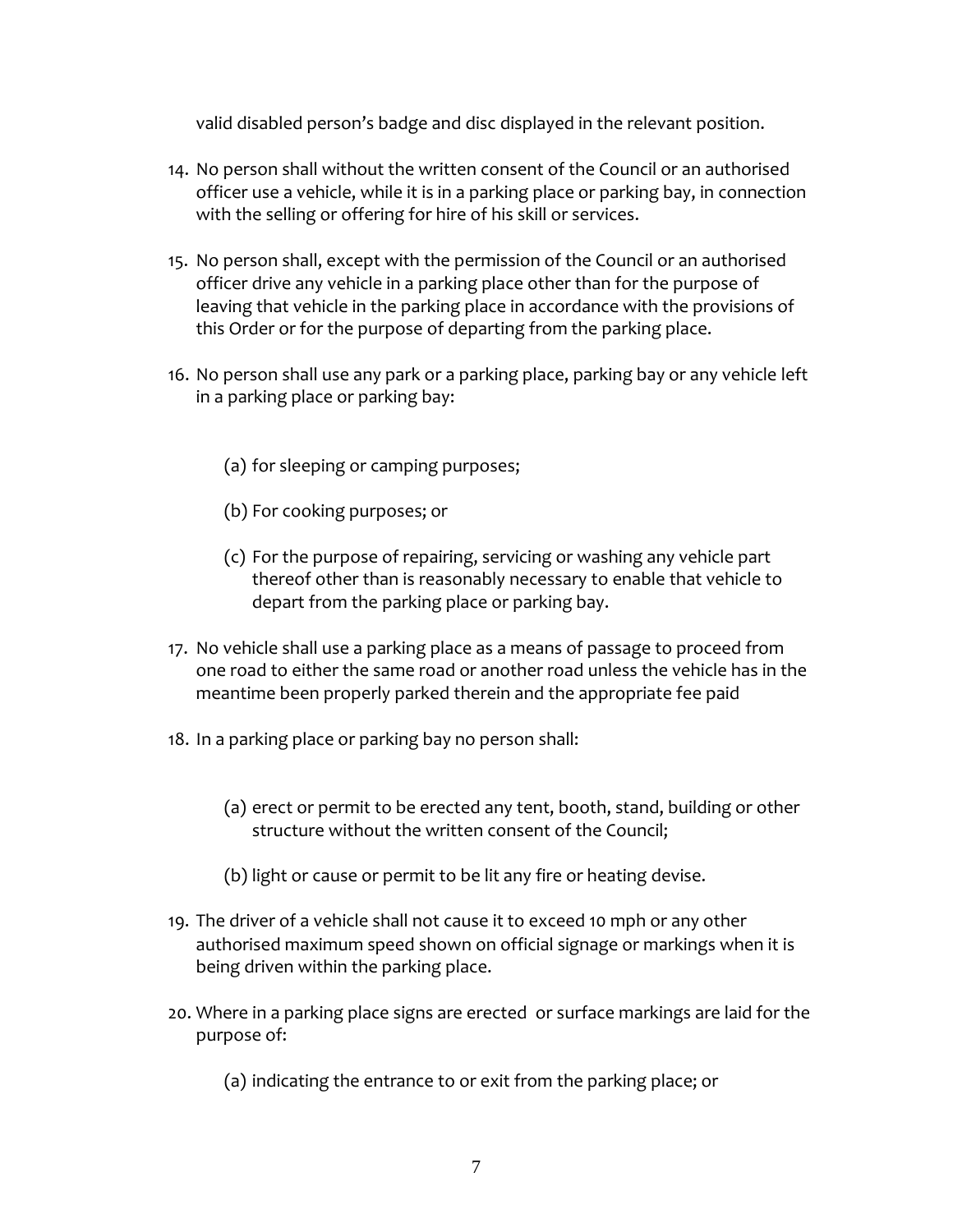- (b) indicating that a vehicle using the parking place shall proceed in a specified direction within the parking place.
- (i) so that it enters the parking place otherwise than by an entrance or leaves the parking place otherwise than by an exit, so indicated; or
- $(ii)$  in a direction other than that specified, as the case may be.
- 21. Where in a parking place signs are erected or surface markings are laid for the purpose of identification of a parking bay no person shall cause or permit a vehicle to be parked in the parking place other than within a parking bay so identified.

#### **Stop Engine**

**22.** The driver of a motor vehicle using a parking place shall stop the engine as soon as the vehicle is in position in a parking bay in the parking place, and shall not start the engine except when about to change the position of the vehicle in or to depart from the parking place.

#### **Suspension, Closure of Parking Places/Parking Bays.**

23. The Council; or an authorised officer may close or suspend any bay, parking places or part thereof either temporarily or permanently and by way of signs, cones or barriers shall exhibit notice of such closing on or near the parking place or the part closed as the case may be, and no vehicle shall be parked in any parking place or part thereof so closed.

#### **Movement or Removal of vehicles**

- 24. When a vehicle is left in parking place or parking bay in contravention of any of the provisions contained in this Order, an authorised officer may remove the vehicle or arrange for it to be removed or some other person duly authorised by the Council, an authorised officer from that parking place or parking bay or alter or cause to be altered the position of the vehicles so that its position shall comply with the provision of the Order
- 25. Any person removing or altering the position of a vehicle by virtue of the last preceding Article of this Order may do so by towing or driving the vehicle or in such other manner as he may think necessary and may take such measures in relation to the vehicle as he may think necessary.
- 26. When a person authorised by the Council removes or makes arrangements for the removal of a vehicle from a parking place by virtue of this Order he shall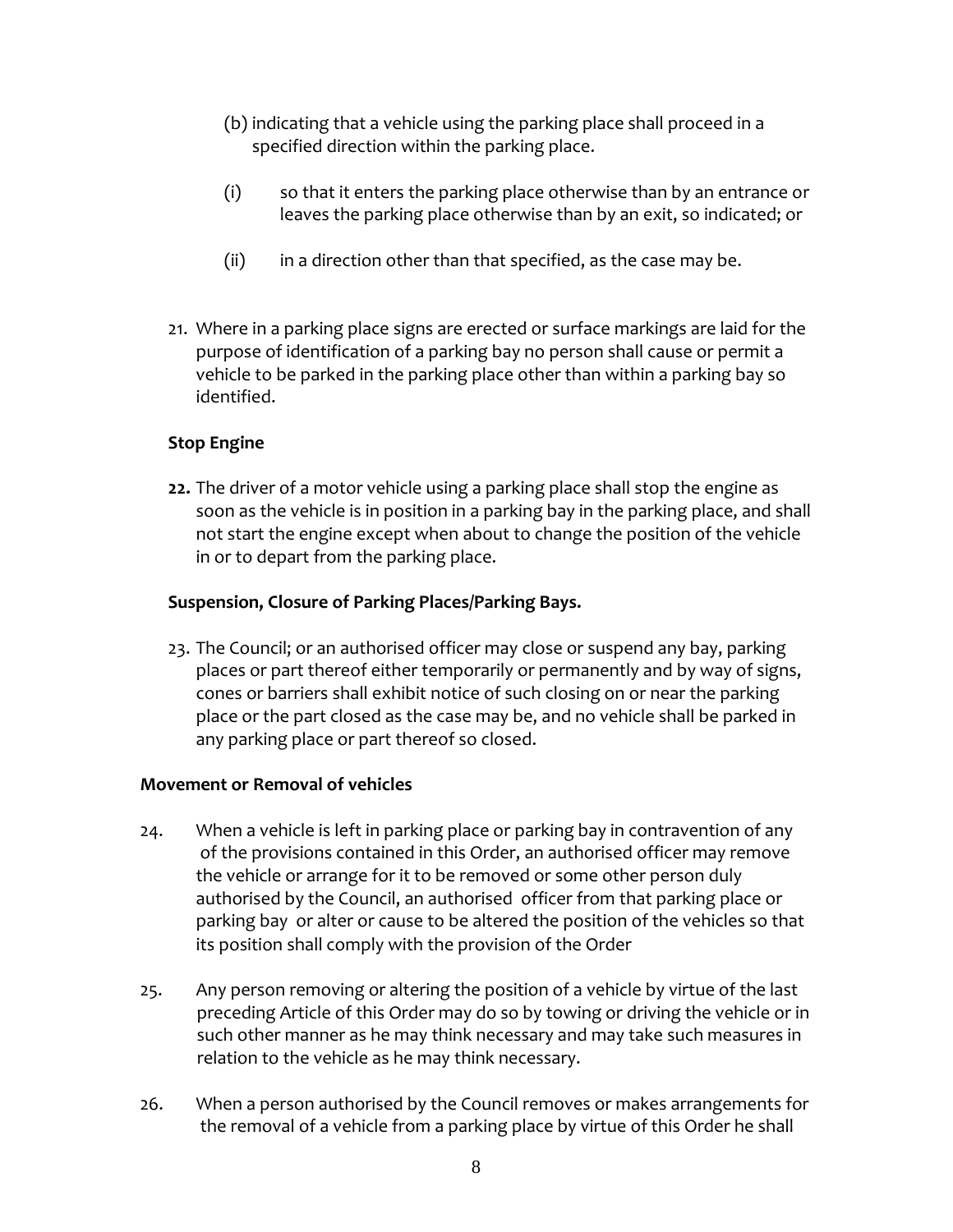make such arrangements as may be reasonably necessary for the safe custody of the vehicle

#### **Emergency movement of vehicles.**

27. Any person duly authorised by the Council or a Police Constable on duty may move or cause to be moved in case of emergency, to any place he thinks fit, vehicles left in the parking place.

### **Recovery of cost relating to the removal, storage and disposal of vehicles.**

28. The council shall be entitled to recover its reasonable expenses incurred under the preceding Articles in accordance with the relevant legislation in the removal, storage and disposal of the vehicle from the keeper thereof.

#### **PART III CONTRAVENTION OF ORDER**

### **Contravention of Penalty Charge**

**29. (1) For the advance of doubt, and in addition the other Articles of the Order, a contravention of this Order shall be deemed to have been incurred by a vehicle:-**

**(a) Being parked without payment of the parking charge (as provided for in Article 6);**

**(b) Being used in parking place in connection with the sale or offering or exposing for sale of goods when prohibited (as provided for in Article 14);**

**(c) Being parked for longer than the maximum period permitted (as provided for in Article 5;**

**(d) Being parked in a restricted area in a car park (as provided for in Article 23);**

**(e) Being parked after the expiry of paid for time (as provided for in Article 6);**

**(f) Being parked in a car park without clearly displaying a valid pay & display ticket when required (as provided for in Article 6);**

**(g) Being parked in a permit bay without clearly displaying a valid permit (as provided for in Article 6);**

**(h) Being parked beyond the bay markings (as provided for in Article 5 and/or12);**

**(i) Being parked in a disabled person's parking space without clearly displaying a valid disabled person's badge (as provide for in Article 5, and/or (j) If the vehicle parked exceeds maximum weight and/or height and/or length permitted in the area (as provided for in Article 5);**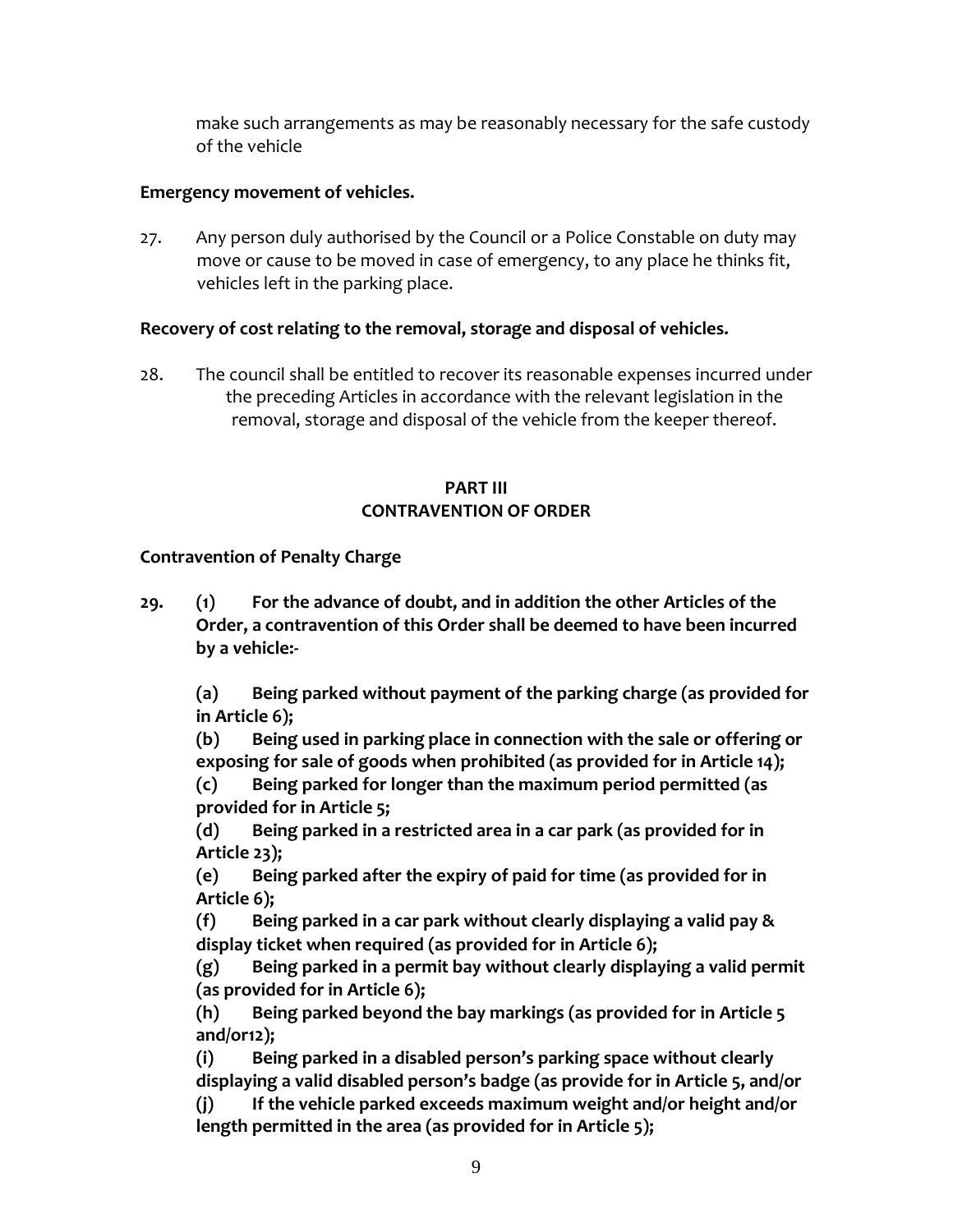**(k) Being parked in a car park area not designated for that class of vehicle (as provided for in Article 5);12);**

**(l) Unauthorised parking of any vehicle.**

**(m) Being parked causing an obstruction (as provide for in Article 5 and/or 12**

**(n) Being parked in a disabled person's parking bay without displaying a valid pay and display ticket**

 **(o) Being parked in a parking place for a purpose other than the designated purpose for the parking place (as provide for in Articles 12, 14, 15, 17 or 18);**

**(p) Being parked without clearly displaying a permit**

- **(2) If a vehicle is left in a parking place in contravention of any Article of this Order where a penalty charge notice may be served or issued by an enforcement officer or sent by post by the Council by virtue of the provision of the 2004 Act or any Regulations made thereunder, then a penalty charge in accordance with Band 2 of the aforesaid Regulations shall be payable and/or the vehicle may be removed from that location or parking place.**
- **(3) If a person (who may or not be an individual but is conclusively presumed to be the registered keeper of any vehicle involved unless that person can prove otherwise) does not comply with any Article of this Order other than that covered by 29 (2) then the person responsible shall be guilty of an offence under Section 35A of the 1984 Act and/or any vehicle involved may be removed from that location or parking place.**

## **Penalty Charge Notice**

- **30. In the case of a vehicle in respect of which the penalty charge may have been incurred. It shall be the duty of the car park officer to attach to the vehicle in a conspicuous position or serve or the enforcing council send by post a notice in accordance with the provisions contained in the 2004 Act or any Regulations made thereunder.**
- **31 The penalty charge shall be paid to the Council in accordance with the instructions contained on the penalty charge notice**

## **Indication as evidence**

**32 Particulars given in the penalty charge notice attached to a vehicle or served by the car park officer or sent by the enforcing council in accordance with this part shall be treated as evidence in any proceedings relating to failure to pay such a penalty charge.**